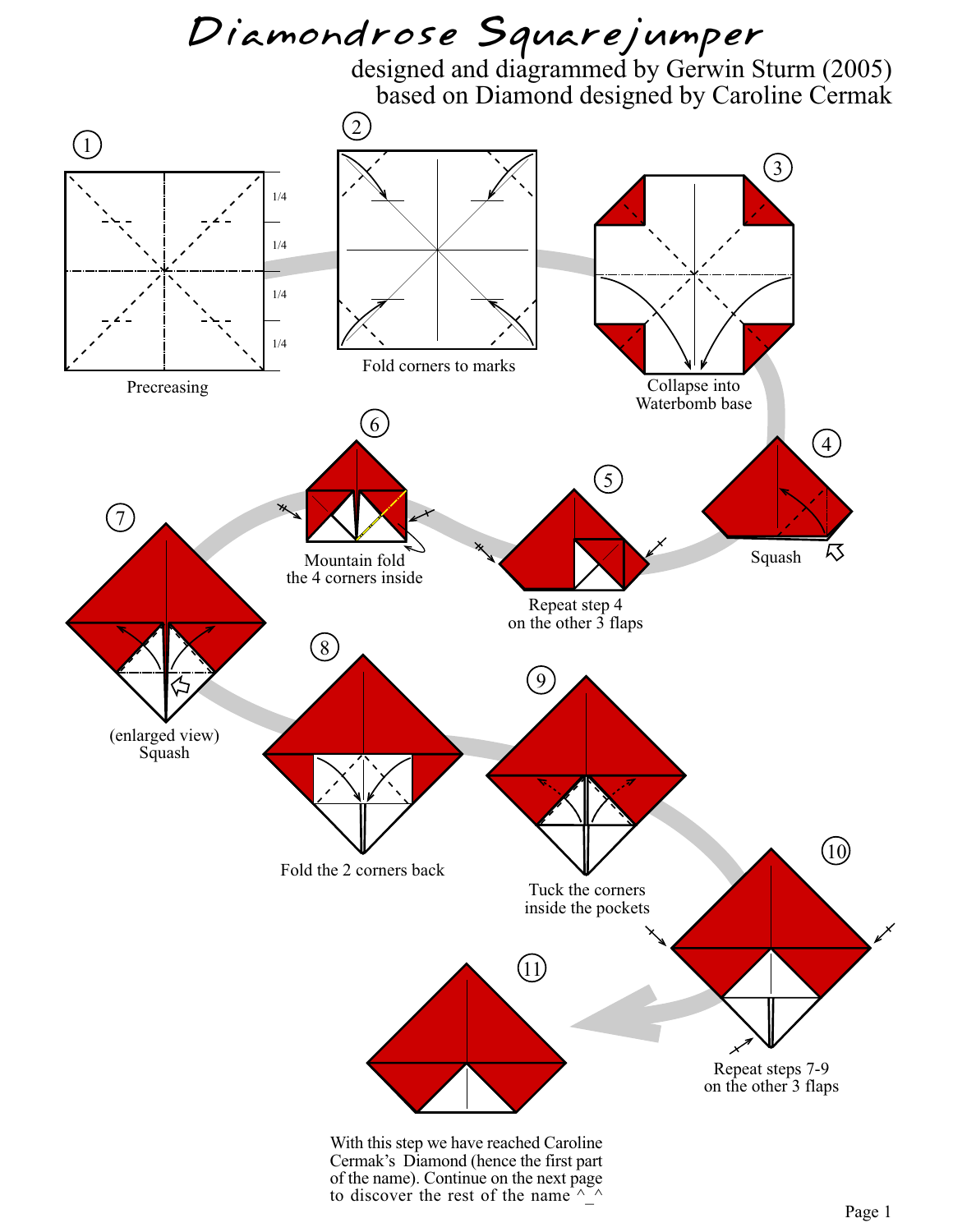*Diamondrose Squarejumper*



Note 2:

By doing steps 16 and 17 in the other direction you can get the rose twisted the other way round.